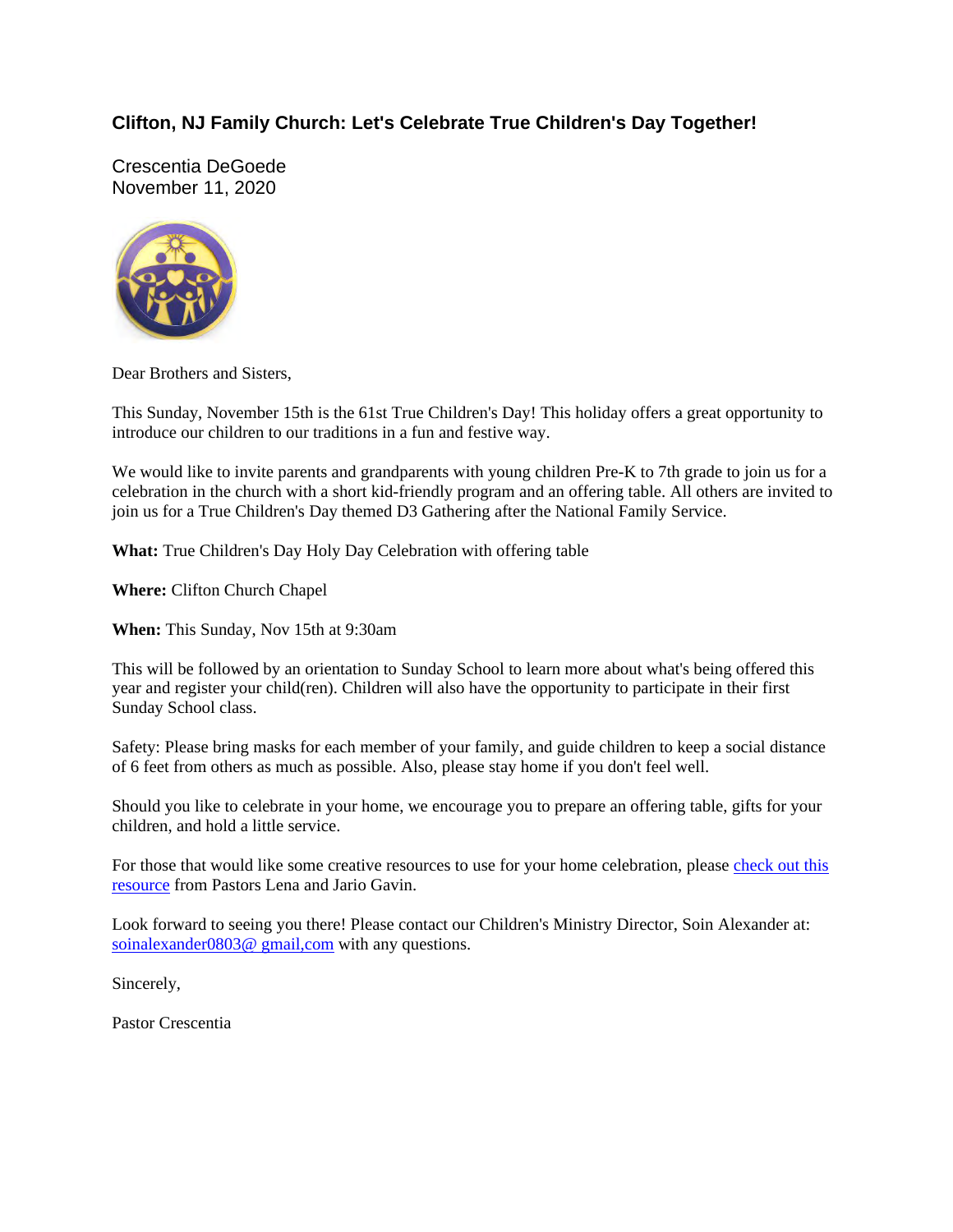



| <b>HOME</b> | ABOUT | <b>JOURNAL</b> | SHOP | CONTACT |                                 |  |
|-------------|-------|----------------|------|---------|---------------------------------|--|
|             |       |                |      |         |                                 |  |
|             |       |                |      |         |                                 |  |
|             |       |                |      |         | $\boldsymbol{\Theta}$<br>Log In |  |
|             |       |                |      |         |                                 |  |
|             |       |                |      |         | $\left  \hat{0} \right $        |  |
|             |       |                |      |         |                                 |  |
|             |       |                |      |         | <b>DONATE</b>                   |  |
|             |       |                |      |         |                                 |  |

Home / Shop / Children's Day



# Children's Day

## \$10.00

Celebrate True Children's Day as a family with this resource bundle! :)

Read more



## Copyright Notice

Hi there! We are so glad that you found this resource! May it be a blessing to you and your family. Creating UC family resources has been our dream for a long time and we put a lot of heart, effort and time in to creating this content. We'd like to be able to continue producing high quality faith content for families. In order to do so, we ask for your help:

### Please DO:

- Print out and use materials!
- $\circ$  Share photos and videos of your family enjoying the product
- Refer friends to our website or facebook page and tag us in your posts
- Give credit to Pastors J&L

#### Please DO NOT:

- <sup>o</sup> Share files directly with others (Direct them to purchase instead)
- E-mail purchased resources to others